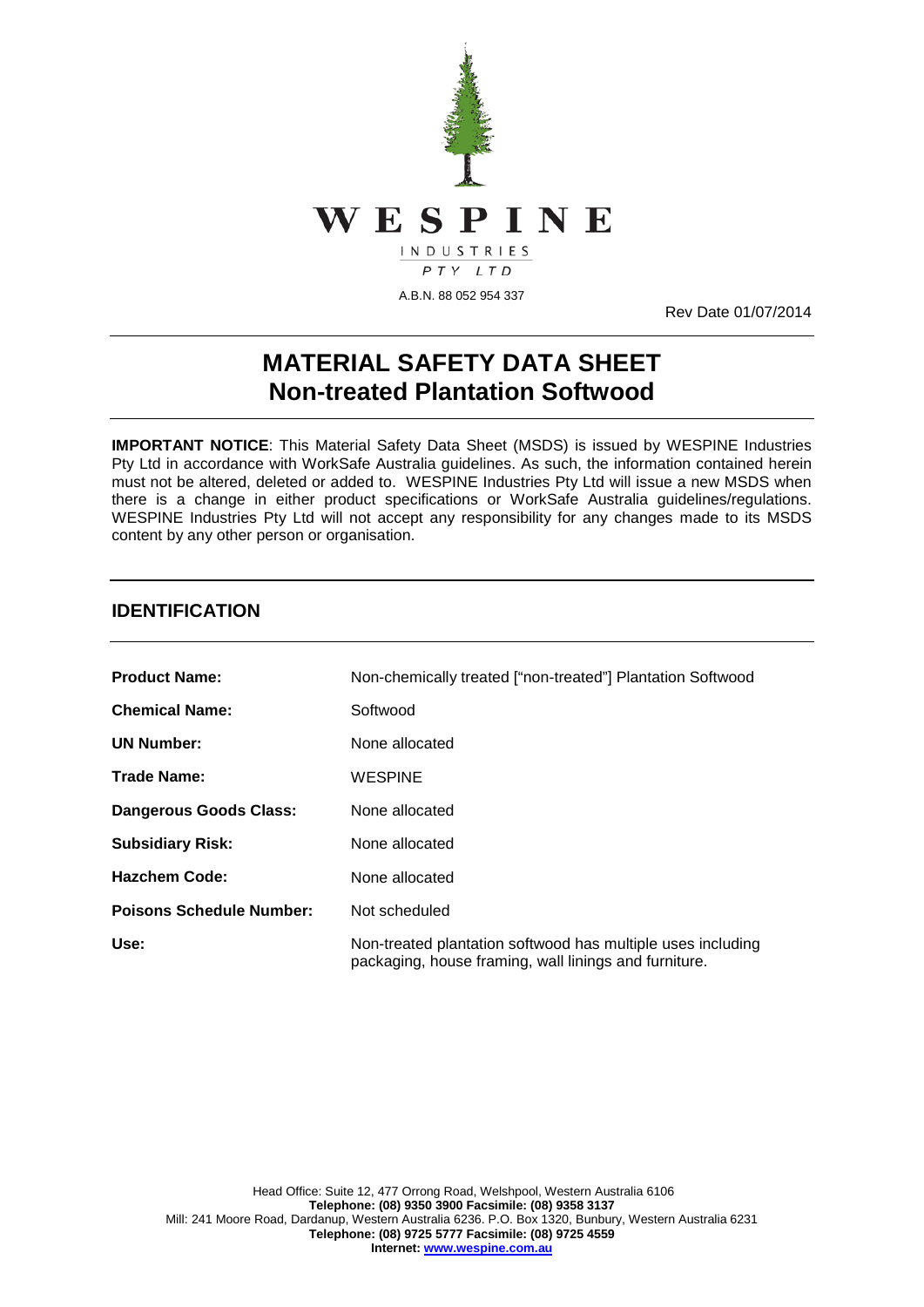### **PHYSICAL DESCRIPTION/PROPERTIES**

| Appearance:                        | Non-treated seasoned plantation softwood has a blond colour<br>prior to varnishing or other surface treatment. The product is<br>sold as seasoned rough sawn, green rough sawn and seasoned<br>machined structural. |
|------------------------------------|---------------------------------------------------------------------------------------------------------------------------------------------------------------------------------------------------------------------|
| Odour:                             | There is no odour                                                                                                                                                                                                   |
| <b>Boiling Point:</b>              | Not applicable                                                                                                                                                                                                      |
| <b>Melting Point:</b>              | Not applicable                                                                                                                                                                                                      |
| <b>Vapour Pressure:</b>            | Not applicable                                                                                                                                                                                                      |
| <b>Flashpoint:</b>                 | Not applicable                                                                                                                                                                                                      |
| <b>Flammability Limits in Air:</b> | Fine dusts may form flammable/explosive dust clouds in air.                                                                                                                                                         |
| Specific Gravity (water=1):        | Varies according to timber species and moisture content                                                                                                                                                             |
| <b>Molecular Weight:</b>           | Not determined                                                                                                                                                                                                      |
| <b>Solubility in Water:</b>        | Highly insoluble                                                                                                                                                                                                    |
| pH (1% aqueous solution):          | Not applicable                                                                                                                                                                                                      |
| <b>Auto-ignition Temperature:</b>  | $>220^{\circ}$ C                                                                                                                                                                                                    |

#### **INGREDIENTS**

| <b>Chemical Entity:</b> | <b>CAS No.</b> | <b>Proportion (by weight):</b> |
|-------------------------|----------------|--------------------------------|
| Softwood                | none           | $>100\%$                       |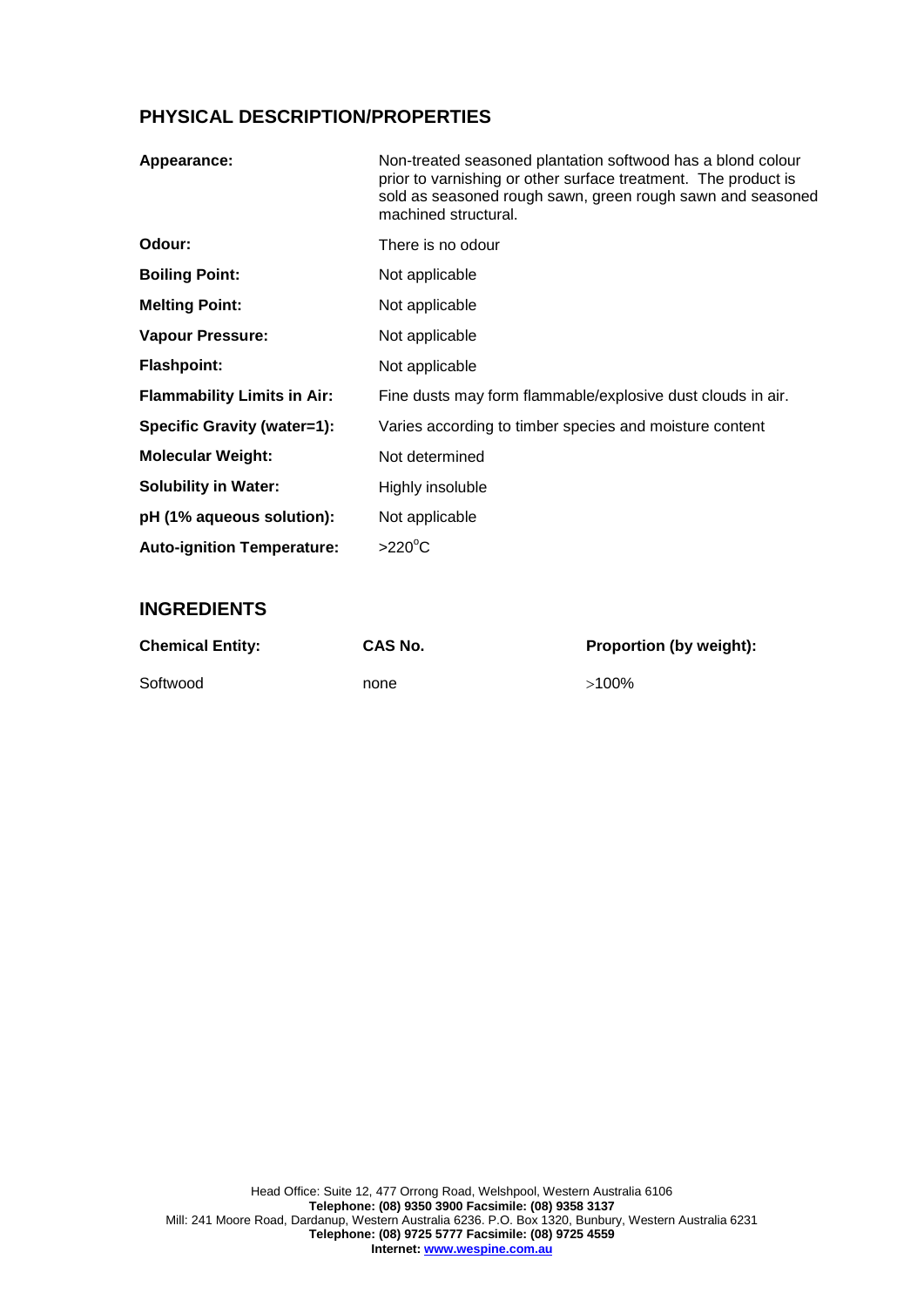### **HEALTH HAZARD INFORMATION**

| <b>Health Effects:</b>      | The following health effects and recommendations refer to both non-<br>treated green and non-treated seasoned plantation softwood.                                                                                                                                                                                                |
|-----------------------------|-----------------------------------------------------------------------------------------------------------------------------------------------------------------------------------------------------------------------------------------------------------------------------------------------------------------------------------|
|                             | Ensure non-treated green plantation softwood is stored and used in a<br>well ventilated area. Storing and using this product in humid and poorly<br>ventilated locations may produce an environment in which common air-<br>born mould spores can proliferate on the timber surface.                                              |
|                             | Handling wood may cause splinters.                                                                                                                                                                                                                                                                                                |
| <b>Acute Health Effects</b> |                                                                                                                                                                                                                                                                                                                                   |
| Swallowed:                  | Unlikely under normal conditions. Swallowing wood dust may cause<br>abdominal discomfort.                                                                                                                                                                                                                                         |
| Eye:                        | Wood dust is irritating to the eyes resulting in redness and watering.                                                                                                                                                                                                                                                            |
| Skin:                       | Skin contact with wood dust may result in skin irritation.                                                                                                                                                                                                                                                                        |
| Inhaled:                    | Inhalation of wood dust may be irritating to the nose, throat and lungs.                                                                                                                                                                                                                                                          |
| <b>Chronic Effects:</b>     | Repeated inhalation of dust from this product may increase the risk of<br>Exposure to softwood and its dust in some<br>nasal cavity cancer.<br>susceptible people may result in respiratory and skin sensitisation<br>leading to asthma and dermatitis respectively.                                                              |
| <b>First Aid</b>            |                                                                                                                                                                                                                                                                                                                                   |
| Swallowed:                  | If swallowed, give water to drink. Seek medical attention if any<br>abdominal discomfort.                                                                                                                                                                                                                                         |
| Eyes:                       | Flush thoroughly with water for at least 15 minutes. If irritation persists<br>seek medical attention.                                                                                                                                                                                                                            |
| Skin:                       | Wash thoroughly with mild soap and water. Remove clothing if<br>contaminated with wood dust.                                                                                                                                                                                                                                      |
| Inhaled:                    | Leave the dusty area.                                                                                                                                                                                                                                                                                                             |
| <b>Advice to Doctor:</b>    | Treat symptomatically.                                                                                                                                                                                                                                                                                                            |
| <b>PRECAUTIONS FOR USE</b>  |                                                                                                                                                                                                                                                                                                                                   |
| <b>Exposure Standards:</b>  | WorkSafe Australia Exposure Standard for Wood dust (softwood).                                                                                                                                                                                                                                                                    |
|                             | $5mg/m3$ time weighted average (TWA) - measured as inspirable<br>particulates.                                                                                                                                                                                                                                                    |
|                             | 10mg/m <sup>3</sup> short term exposure limit (STEL).                                                                                                                                                                                                                                                                             |
|                             | sen - sensitising to skin and respiratory tract.                                                                                                                                                                                                                                                                                  |
|                             | Ensure non treated green plantation softwood is stored and used in a<br>well ventilated area.                                                                                                                                                                                                                                     |
|                             | Keep exposures as low as practicable with the aim of maintaining<br>inspirable wood dust levels below 1.0mg/m <sup>3</sup> TWA.                                                                                                                                                                                                   |
|                             | Head Office: Suite 12, 477 Orrong Road, Welshpool, Western Australia 6106<br>Telephone: (08) 9350 3900 Facsimile: (08) 9358 3137<br>Mill: 241 Moore Road, Dardanup, Western Australia 6236. P.O. Box 1320, Bunbury, Western Australia 6231<br>Telephone: (08) 9725 5777 Facsimile: (08) 9725 4559<br>Internet: www.wespine.com.au |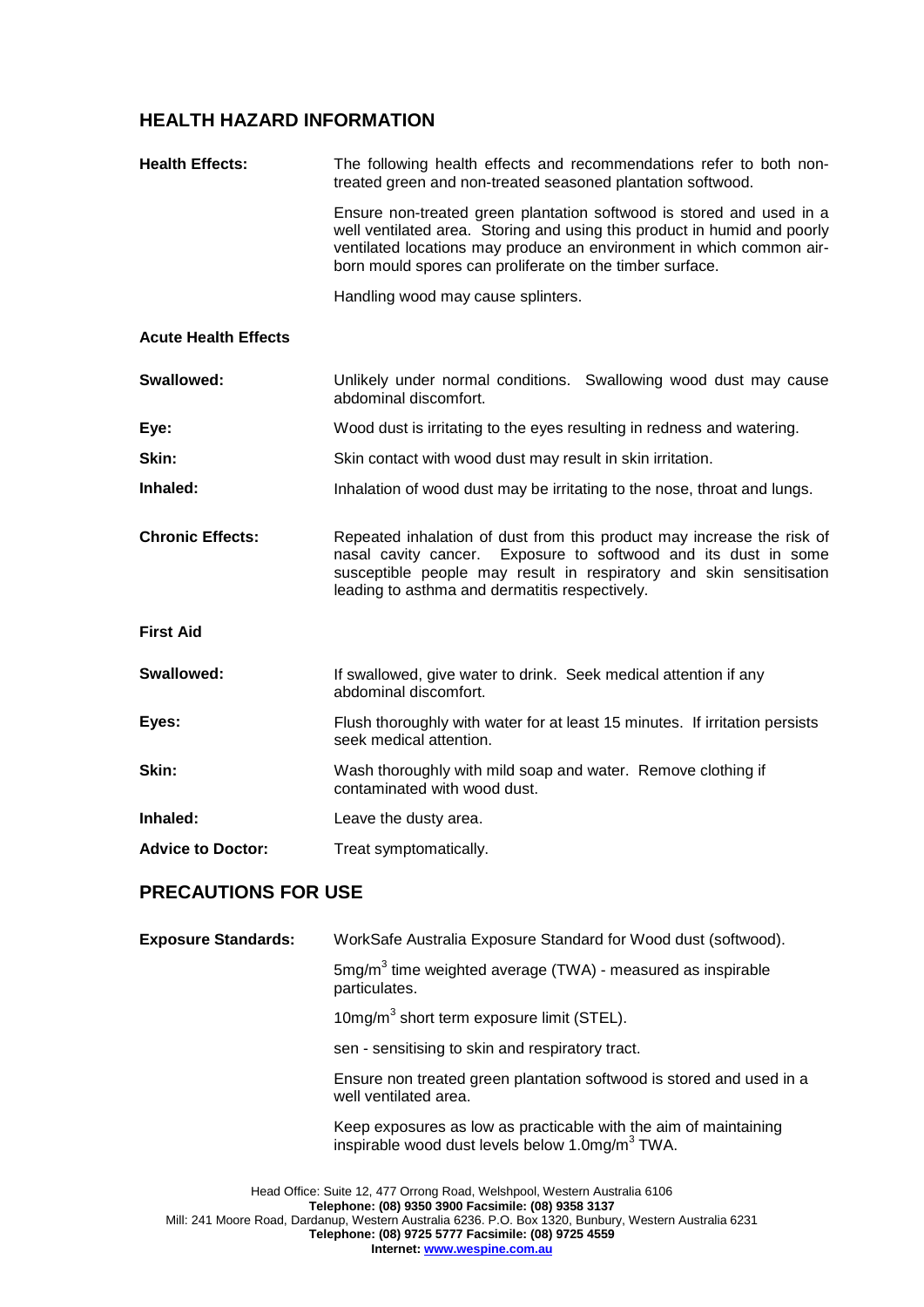#### **WESPINE INDUSTRIES PTY LTD Recommendation:**

| <b>Engineering Controls:</b>   | All work in plantation softwood must be carried out in such a way as to<br>minimise exposure to wood dust. Under factory conditions, sawing,<br>drilling or sanding of plantation softwood should be done with<br>equipment fitted with local exhaust ventilation devices capable of<br>removing dust at source.                                                                                                                                        |
|--------------------------------|---------------------------------------------------------------------------------------------------------------------------------------------------------------------------------------------------------------------------------------------------------------------------------------------------------------------------------------------------------------------------------------------------------------------------------------------------------|
| <b>Respiratory Protection:</b> | Avoid breathing sawdust from plantation pine. Wear a P1 or P2<br>respirator suitable for particulates and conforming to Australian<br>Standards AS/NZS 1716 when exposed to dust.                                                                                                                                                                                                                                                                       |
|                                | Avoid disturbing mould growth on any green plantation softwood -<br>allergic respiratory reactions may result.                                                                                                                                                                                                                                                                                                                                          |
| <b>Skin Protection:</b>        | Wear industrial gloves (AS/NZS 2161), loose comfortable clothing<br>[unless this will cause a hazard working in and around machinery] and<br>boots. Long sleeved shirts and long trousers are recommended if skin<br>irritation occurs. Wash skin with mild soap and water after working with<br>plantation pine. Launder work clothes regularly and separately from<br>other clothes. Wash hands well with soap and water before eating or<br>smoking. |
| <b>Eye Protection:</b>         | Wear safety glasses or goggles, (AS/NZS 1337) if airborne dust is<br>generated.                                                                                                                                                                                                                                                                                                                                                                         |
| <b>Flammability:</b>           | Not flammable under normal conditions of use but is combustible and<br>will help sustain a fire.                                                                                                                                                                                                                                                                                                                                                        |

#### **SAFE HANDLING INFORMATION**

| <b>Storage and Transport:</b> | Plantation softwood should be stored in a well-ventilated area away<br>from sources of heat, flames and sparks.                                                                                                                                                                     |
|-------------------------------|-------------------------------------------------------------------------------------------------------------------------------------------------------------------------------------------------------------------------------------------------------------------------------------|
|                               | No special transport requirements are considered necessary.                                                                                                                                                                                                                         |
| <b>Spills and Disposal:</b>   | Offcuts and general waste material should be placed in containers and<br>disposed of at approved landfill sites or incinerated in accordance with<br>local authority guidelines. Non-treated plantation softwood can be burnt<br>in open fires, fireplaces and residential boilers. |
| <b>Fire/Explosion Hazard:</b> | Dust may form an explosive mixture with air.                                                                                                                                                                                                                                        |
|                               | In a fire, use water jets to extinguish flames.                                                                                                                                                                                                                                     |

#### **OTHER INFORMATION**

**Smoking:** WESPINE INDUSTRIES PTY LTD recommends that all storage and work areas should be smoking-free areas.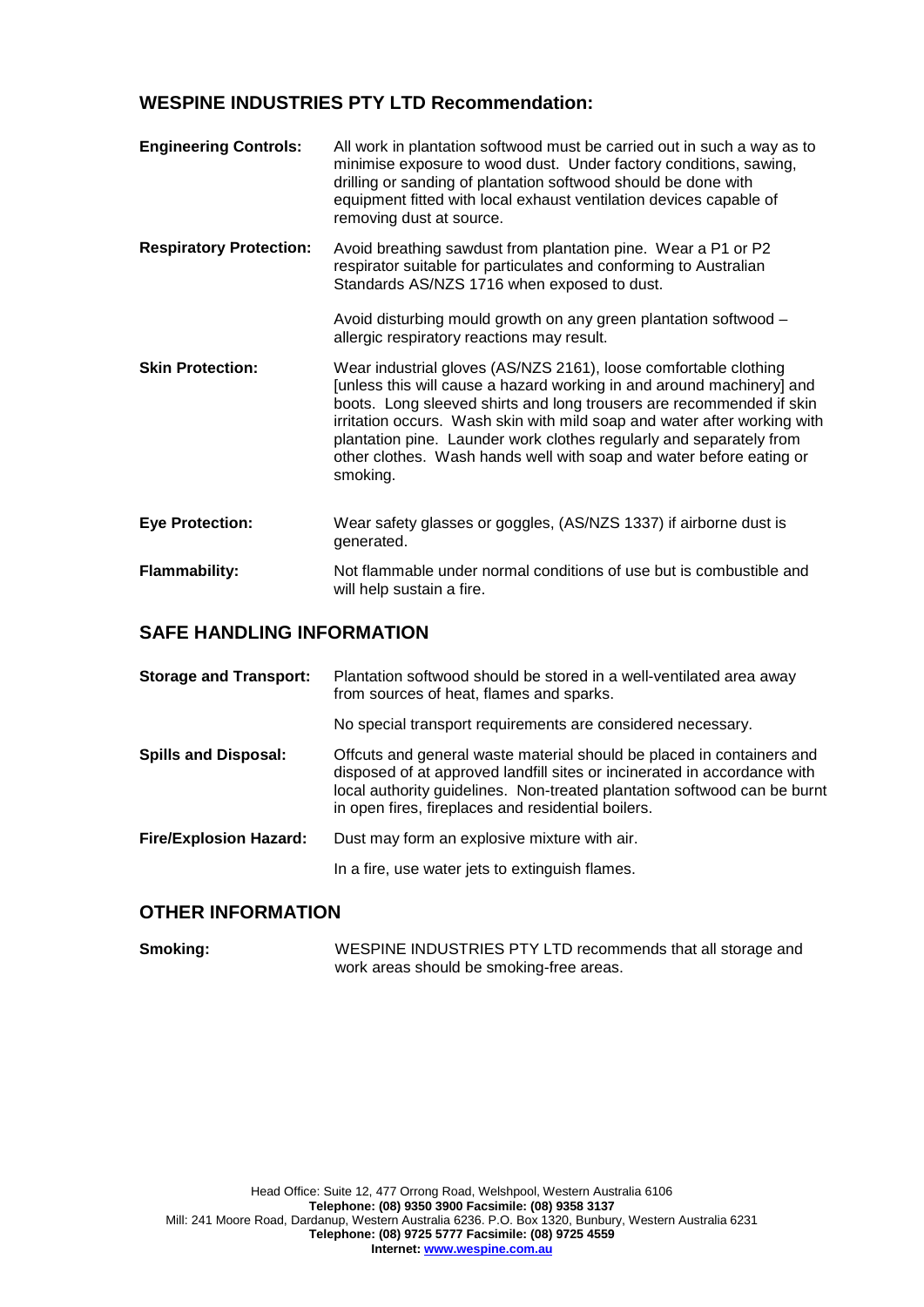### **LABELLING REQUIREMENTS**

#### **WARNING: PLANTATION SOFTWOOD**

| <b>Risk:</b>      | Spores from mould growth on green plantation softwood stored in<br>humid conditions may exacerbate respiratory conditions.                                                                                                                                                                                                |
|-------------------|---------------------------------------------------------------------------------------------------------------------------------------------------------------------------------------------------------------------------------------------------------------------------------------------------------------------------|
|                   | Wood dust is irritating to eyes, skin and respiratory system. May cause<br>sensitisation by inhalation (asthma) and skin contact (dermatitis).<br>Repeated inhalation of wood dust may cause cancer.                                                                                                                      |
| Safety:           | Avoid prolonged exposure in humid conditions to green softwood<br>exhibiting mould growth in restricted areas.                                                                                                                                                                                                            |
|                   | Avoid repeated or prolonged contact with skin. Avoid contact with eyes.<br>Avoid breathing dust. Wear suitable protective clothing including gloves<br>(AS/NZS 2161), eye (AS/NZS 1337) and respiratory (AS/NZS 1716)<br>protection if airborne dust generated, or if machining wood without<br>adequate dust extraction. |
|                   | Wash work clothes regularly and separately from other clothes. Keep<br>work areas clean by vacuuming or hosing and wet sweeping (not by<br>compressed air or dry sweeping).                                                                                                                                               |
| <b>First Aid:</b> | If affected by dust irrigate eyes with plenty of water.                                                                                                                                                                                                                                                                   |
|                   | Wash skin with soap and water.                                                                                                                                                                                                                                                                                            |
| Disposal:         | Follow above safety instructions and collect in containers for disposal as<br>trade waste in accordance with local authority guidelines.                                                                                                                                                                                  |
| Fire:             | Wood dust can form an explosive mixture in air.                                                                                                                                                                                                                                                                           |
|                   | Earth all exhaust equipment and prevent high dust concentrations in<br>confined spaces.                                                                                                                                                                                                                                   |